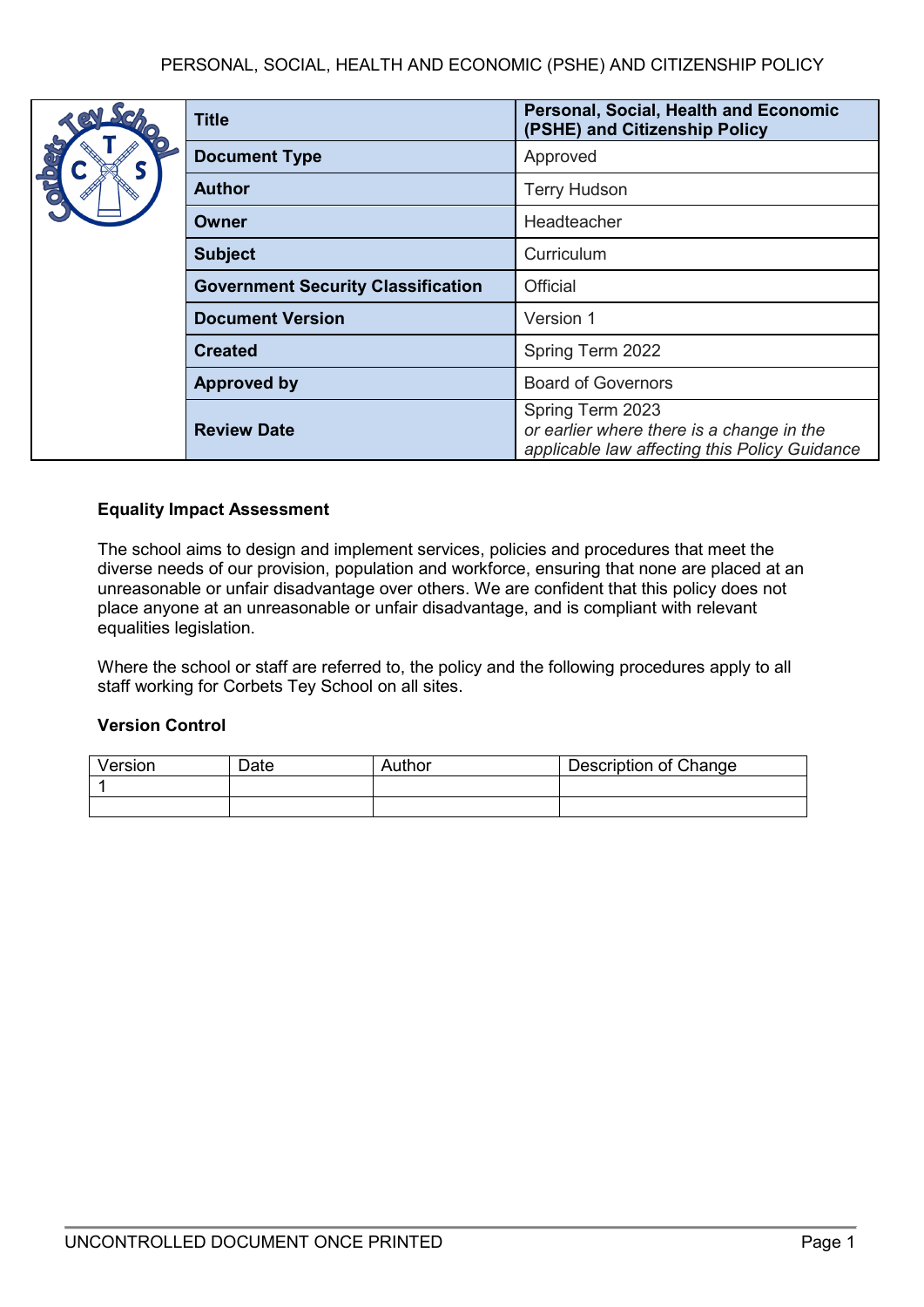# **Introduction**

PSHE and Citizenship is central to our school's ethos, supporting students in their development and underpinning learning in the classroom, in school, and in the wider community. This policy needs to be read in conjunction with our Emotional and Physical Wellbeing Policy and Relationship and Sex Education Policy.

## **Aims of PSHE and Citizenship**

At Corbets Tey we believe that all our students should have the opportunity to develop selfawareness, positive self-esteem and confidence, enabling them to:

- stay as healthy as possible;
- keep themselves and others safe including online and through social media
- have worthwhile and fulfilling relationships;
- respect the differences between people;
- develop independence and responsibility;
- play an active role as members of a democratic society;
- make the most of their own abilities and those of others:
- behave in a socially and morally acceptable way including towards authority and each other;
- become involved in the life of their community;
- know about democracy and how to be an active citizens;
- know about economic wellbeing.

# **Objectives of PSHE and Citizenship**

At Corbets Tey our long term objectives for the students are that they may:

- value the achievements they make, and the achievements of others;
- make informed choices about dealing with risks and meeting challenges now and in the future;
- decide on values by which they want to live their lives.

## **Teaching and Learning**

Our curriculum is mapped through age related stages across the school and pathways of learning styles and priorities. The Curriculum Pathways Overview is available on our school website.

Pineapple Class follow the Early Years Foundation Stage; PSHE is addressed in Personal, Social and Emotional Development.

Within the Orchard Communication Department, PSHE and Citizenship is taught in line with each student's individual communication development programme.

In the main part of the school PSHE, Citizenship alongside Relationship and Sex Education is covered in Philosophy for Children (P4C) and Personal Progress Unit work. This allows our students to explore key concepts by debating, sharing ideas, reflecting on others views and encouraging our students to tolerate others points of view.

Post 16 address PSHE & Citizenship through Circle Time and P4C activities which deal with sharing views and opinions, whilst also acknowledging the views of others. Further to this, Post 16 explore students' place in the community and which facilities and services they can access. They also cover Relationships and Sex within Personal Progress Unit work.

It is also acknowledged that PSHE and Citizenship does not just take place during teaching. At Corbets Tey a great amount of learning for our students happens within the school environment. It is the duty of all staff to model and expect high standards of socially acceptable behaviour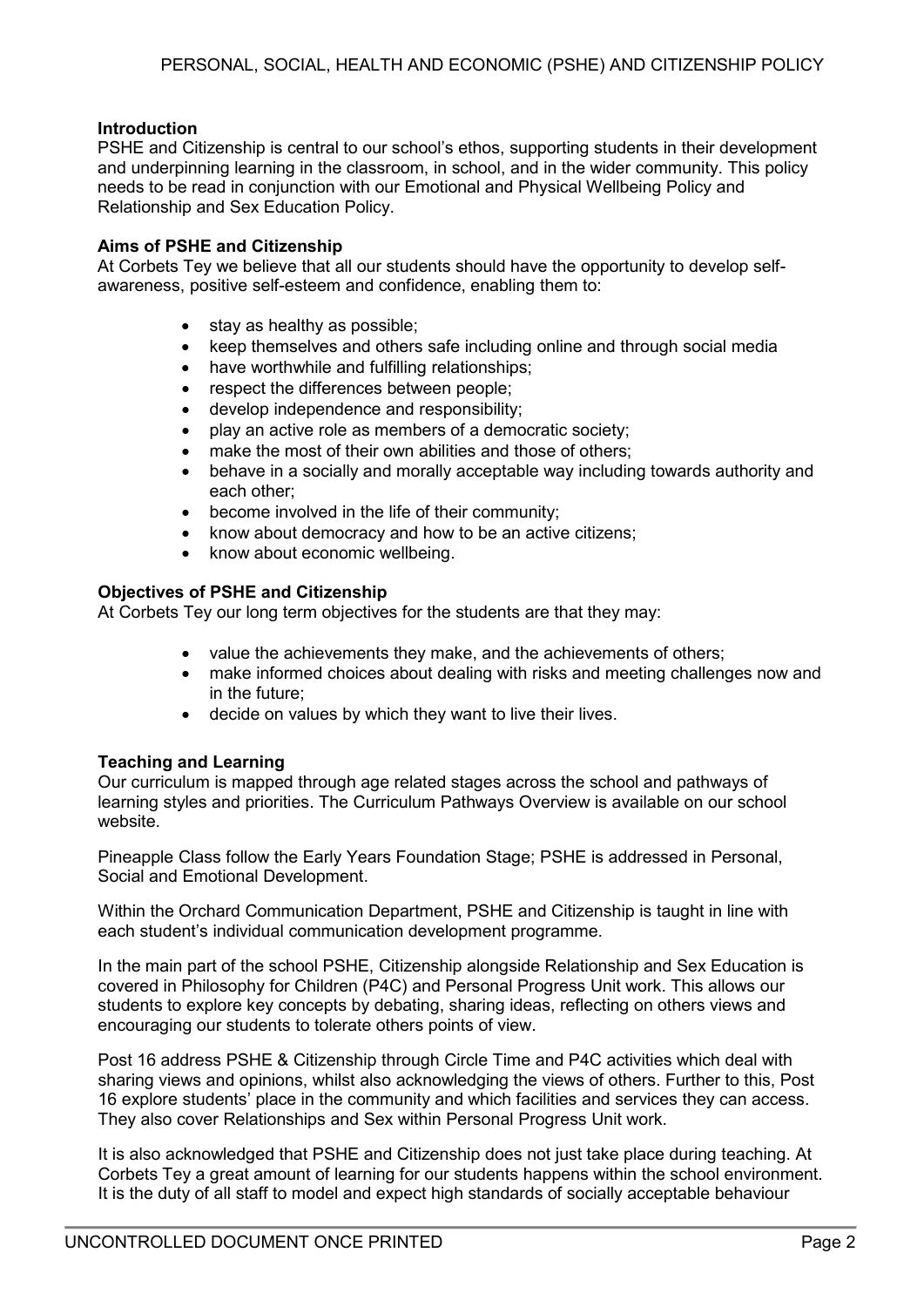from every individual student, taking into account the student's individual and cultural needs. An example of this may be to encourage good manners when eating that are sensitive to the student's culture, or engaging with students in play to extend their social interaction with peers.

Our school curriculum and ethos promotes spiritual, moral, social and cultural development and prepares all students for the opportunities and responsibilities within their lives.

#### **Curriculum Content**

Our programme for PSHE and Citizenship encompasses the needs of our learners and planning is adapted to meet the needs of the individual student. Aspects of PSHE and Citizenship will also be covered within other subject teaching and on special event focus days and weeks.

Relationships and Sex Education (RSE) is also taught as a discreet subject to build upon the student's learning. This is a comprehensive programme tailored to meet the needs of each individual student.

#### **Delivery of Curriculum**

A range of teaching strategies will be used as appropriate. These will include: Circle time, roleplay, discussion – whole class, small group, 1:1, visitors (e.g. Police, Fire Brigade, School Health Advisor etc.), stories (e.g. exploring behaviour of characters, creative activities, and student initiated activities).

Students participate in Circle Time and Philosophy for Children (P4C) to develop social and moral awareness and values. We value the opinions and views of all members of our school community and have a School Council who contributes to whole school choices and decisions. We promote a culture of high self-respect and encourage students to take pride in their conduct, relationships and appearance.

The whole school ethos upholds our work in PSHE and Citizenship, as set out in our Learning Charter and home-school agreement.

The school council are actively involved in promoting PSHE and Citizenship issues.

#### **Cross Curricular Links**

Links are made with PSHE and Citizenship in other curriculum areas as appropriate such as R.E., P.E., Science, Geography and in topic planning and in at whole school events.

#### **What is PSHE?**

PSHE encompasses all areas designed to promote student's personal, social and health development. It gives students the knowledge, skills and understanding that they need to stay healthy and safe, develop positive relationships, respect differences, develop independence and responsibility and make the most of their own abilities and those of others.

#### **What is Citizenship Education?**

There are 3 interrelated strands in the framework: -

- Social and moral responsibility
- Community involvement
- Political literacy

These should be taught to prepare students to play an active role as members of a democratic society, to develop independence and responsibility, and to make informed choices about their own lifestyle. We have a school Parliament which meets on a regular basis and each class is considered to be a council where representatives are chosen to most effectively represent the class views at Parliament.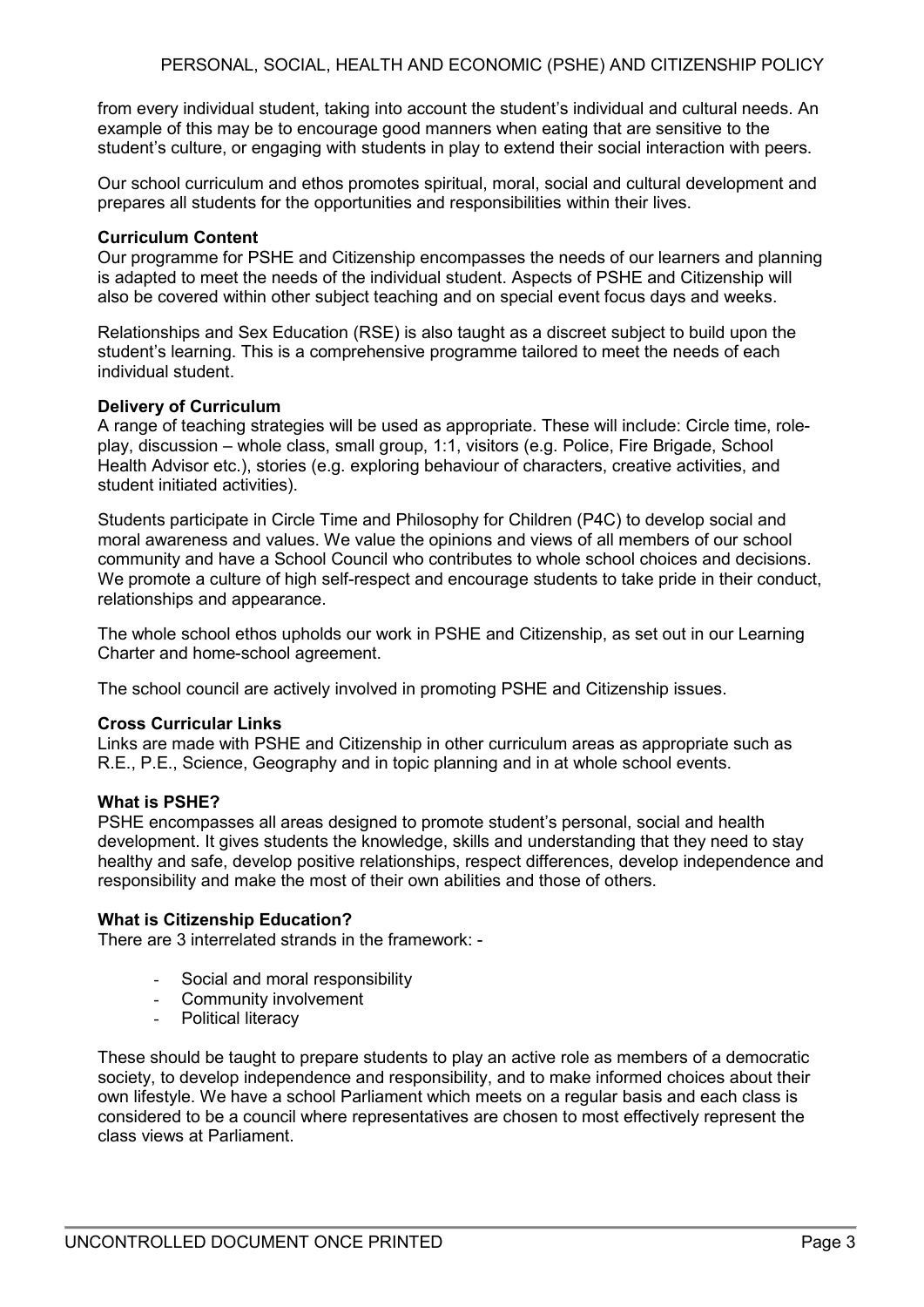# **Prevent**

Prevent will be taught across the curriculum through the themes of tolerance and understanding of others. These two key concepts underpin all experience and learning within the school. Teaching staff will be responsible for the teaching of this area of the curriculum and develop bespoke resources or activities where necessary and ensure that key concepts are taught appropriately to the level of understanding for each student. The teaching of Prevent will be in line with students' EHCP outcomes as well as their areas of need.

## **Safeguarding**

PSHE and Citizenship education is taught to the students, in well planned sensitive lessons. Students are respected at all times and their contributions to teaching and learning are valued and are dealt with respectfully. Students are encouraged to communicate with staff and peers with regards to areas of PSHE and citizenship. Whilst confidentiality in lessons is encouraged, students are made aware that teachers cannot offer unconditional confidentiality. All staff adhere to the safeguarding policy and the established child protection procedures.

PSHE and Citizenship education is also about empowering individuals to know their rights and how to keep themselves safe.

## **The Learning Environment as a Reflection of the Schools Ethos**

At Corbets Tey, the physical environment of the school echoes the continuous opportunity for learning and extending the student's knowledge of PSHE and citizenship. Displays and images mirror the world we live in, they are culturally, ability, race, religiously and gender sensitive.

## **Time Allocation**

PSHE and Citizenship is cross-curricular and as such, is integrated into all areas of the curriculum and RE. Key stage 4 classes teach it through discrete sessions around citizenship whilst younger students have strands embedded throughout the curriculum.

## **Equality of Opportunity**

At Corbets Tey School, every student will have full access to our curriculum regardless of gender, ethnic background or learning ability. We will make every effort to use humanitiesbased topic work and resources to exploit the full potential for a multi-cultural education that celebrates cultural diversity.

## **Assessment**

At Corbets Tey school student's understanding, knowledge and skills are assessed through observation, photographic evidence, discussion and questioning and participation in groups.

## **Resources**

The most valuable resource in educating the students at Corbets Tey are the staff. Their experience, creativity and skills, and knowledge of the students ensure that all students are able to access PSHE and citizenship education. Resources in various media may also be used to meet the learning styles of individual students.

## **PSHE Beyond the Classroom**

It is vital that all staff are aware of the holistic wellbeing of every student and this includes supporting families in developing their student's skills in their broader lives. We expect all class teachers to be the key worker in monitoring and supporting their student through a high level of pastoral care. Where there are additional needs around wellbeing and safeguarding we have a highly experienced Teacher for Vulnerable Children and Families and two Safeguarding and Family Practitioners who will offer more intensive support in developing our student's quality of life.